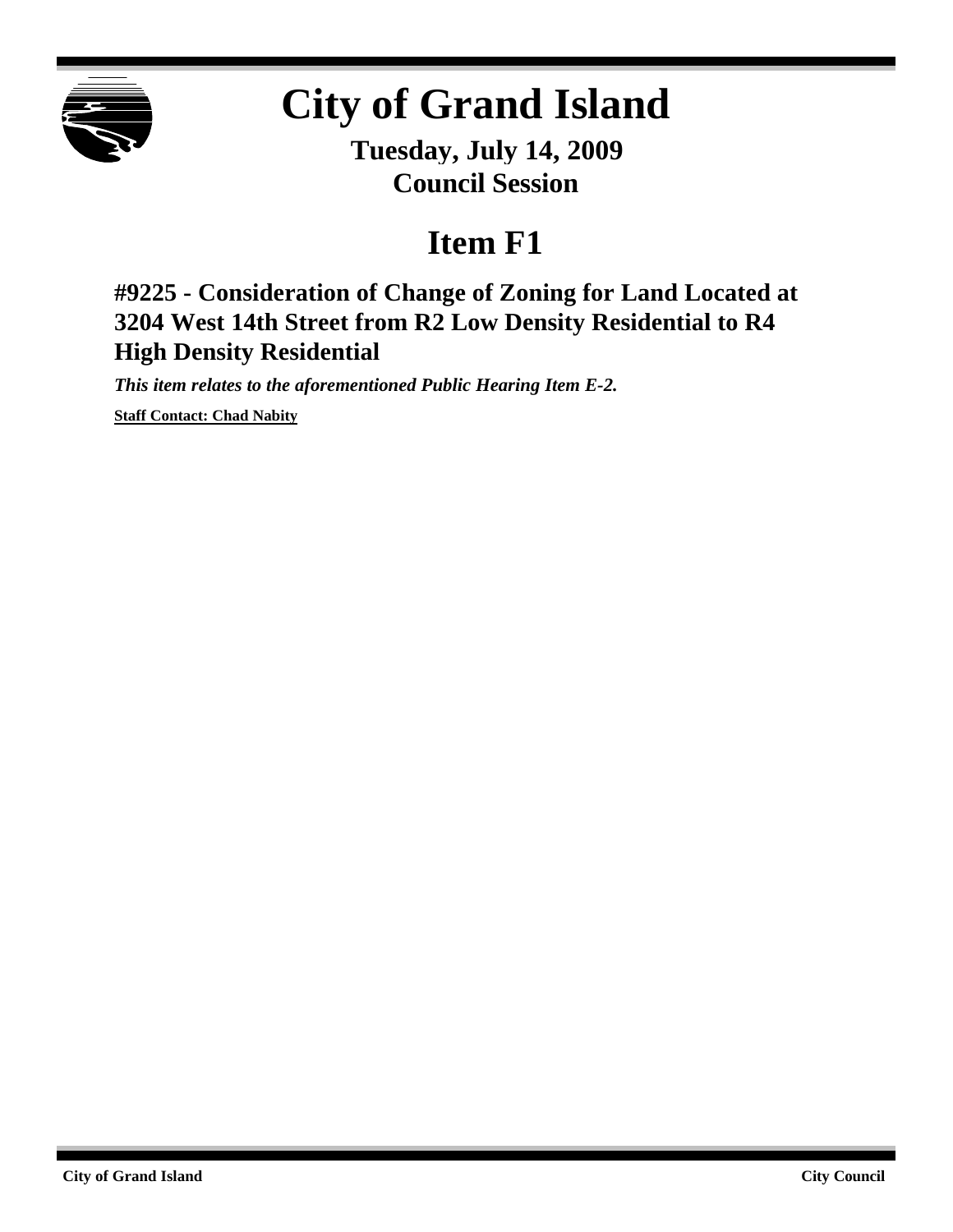## ORDINANCE NO. 9225

An ordinance rezoning a certain tract of land within the zoning jurisdiction of the City of Grand Island; changing the land use classification of Lot Nine 9 of Island Acres being a Subdivision in the City of Grand Island, Hall County Nebraska except a certain tract more particularly described in a Warranty Deed recorded as Document No 77-005932 from R2 Low Density Residential to R4 High Density Residential; directing that such zoning change and classification be shown on the Official Zoning Map of the City of Grand Island pursuant to the provisions of Sections 36-44 and 36-51; and providing for publication and an effective date of this ordinance.

WHEREAS, the Regional Planning Commission on July 1, 2009, held a public hearing and made a recommendation on the proposed zoning of such area; and

WHEREAS, notice as required by Section 19-923, R.R.S. 1943, has been given to the Boards of Education of the school districts in Hall County, Nebraska; and

WHEREAS, after public hearing on July 14, 2009, the City Council found and determined the change in zoning be approved and made.

BE IT ORDAINED BY THE MAYOR AND COUNCIL OF THE CITY OF GRAND ISLAND, NEBRASKA:

SECTION 1. The following tracts of land are hereby rezoned, reclassified and changed from R2 Low Density Residential to R4 High Density Residential:

Lot Nine 9 of Island Acres being a Subdivision in the City of Grand Island, Hall County, Nebraska except a certain tract more particularly described in a Warranty Deed recorded as Document No 77-005932

SECTION 2. That the Official Zoning Map of the City of Grand Island, Nebraska, as established by Sections 36-44 and 36-51 of the Grand Island City Code be, and the

> Approved as to Form  $\overline{a}$ July 9, 2009 ¤ City Attorney